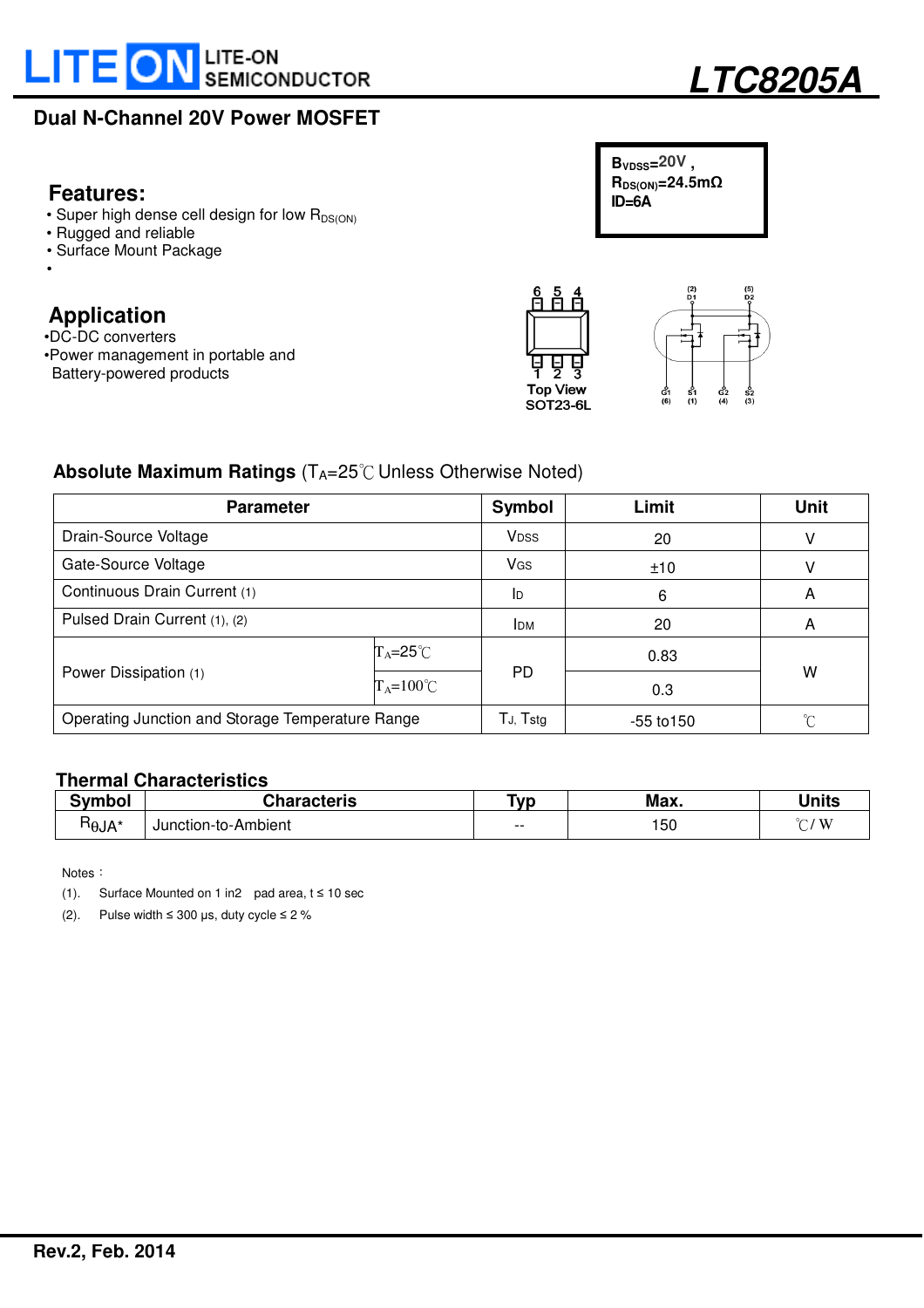

#### **Electrical Characteristics** (T<sup>A</sup> =25℃Unless Otherwise Specified)

| Symbol                   | <b>Parameter</b>                | <b>Test Condition</b>                                                               | Min.  | Typ.           | Max.  | <b>Unit</b> |  |  |  |  |
|--------------------------|---------------------------------|-------------------------------------------------------------------------------------|-------|----------------|-------|-------------|--|--|--|--|
| <b>STATIC</b>            |                                 |                                                                                     |       |                |       |             |  |  |  |  |
| <b>BV</b> <sub>DSS</sub> | Drain-Source Breakdown Voltage  | $V$ GS=0V, ID=250µA                                                                 | 20    | --             | --    | V           |  |  |  |  |
| VGS(th)                  | Gate Threshold Voltage          | V <sub>DS</sub> =V <sub>GS</sub> , I <sub>D</sub> =250µA                            | 0.5   | 0.7            | 1     | $\vee$      |  |  |  |  |
| <b>I</b> GSS             | Gate-Body Leakage               | $V$ <sub>GS=<math>±10V</math></sub>                                                 | $- -$ | $\overline{a}$ | ±0.1  | uA          |  |  |  |  |
| <b>I</b> DSS             | Zero Gate Voltage Drain Current | V <sub>DS=16V</sub> , V <sub>GS=0V</sub>                                            | $-$   | $- -$          | 1     | μA          |  |  |  |  |
| R <sub>DS(ON)</sub>      | Drain-Source On-Resistance      | $V$ GS=4.5V, ID=6A                                                                  | 18    | 22             | 24.5  | $m\Omega$   |  |  |  |  |
| R <sub>DS(ON)</sub>      | Drain-Source On-Resistance      | $V$ GS=2.5V, ID=5A                                                                  | $- -$ | 28             | 38    | $m\Omega$   |  |  |  |  |
| <b>DYNAMIC</b>           |                                 |                                                                                     |       |                |       |             |  |  |  |  |
| Qg                       | <b>Total Gate Charge</b>        | $VDS = 10V$ , $ID = 6A$ ,<br>$VGS = 4.5V$                                           | $-$   | 9              | $- -$ |             |  |  |  |  |
| Qgs                      | Gate-Source Charge              |                                                                                     | $-$   | 0.95           | --    | nC          |  |  |  |  |
| Qgd                      | Gate-Drain Charge               |                                                                                     | $-$   | $\overline{4}$ | --    |             |  |  |  |  |
| <b>Ciss</b>              | Input Capacitance               | $VDS = 10V$ , VGS = 0V,<br>$= 1.0$ MHz                                              | $-$   | 490            | $-$   |             |  |  |  |  |
| Coss                     | Output Capacitance              |                                                                                     | $-$   | 81             | --    | PF          |  |  |  |  |
| <b>Crss</b>              | Reverse Transfer Capacitance    |                                                                                     | $- -$ | 67             | --    |             |  |  |  |  |
| $td($ on $)$             | Turn-On Delay Time              | $V_{DS}$ = 10 V, V <sub>GEN</sub> = 4.5 V<br>$R_G = 6 \Omega$ , $R_I = 10 \Omega$ , | $-$   | 2.6            | --    |             |  |  |  |  |
| tr                       | Turn-On Rise Time               | $I_{DS}$ = 1 A                                                                      | $-$   | 27             | --    |             |  |  |  |  |
| $td($ off $)$            | Turn-Off Delay Time             |                                                                                     | $-$   | 25             | --    | ns          |  |  |  |  |
| tr                       | Turn-Off Fall Time              |                                                                                     | $-$   | 20             | $-$   |             |  |  |  |  |

#### **Source-Drain Diode Ratings and Characteristics**

| <b>Symbol</b>          | <b>Characteristic</b>        | Min.  | Typ.  | Max. | <b>Unit</b> | <b>Test Condition</b>            |
|------------------------|------------------------------|-------|-------|------|-------------|----------------------------------|
| Ιs                     | Continuous Source current    | $- -$ | $- -$ |      |             | Integral reverse PN diode in The |
| <b>I</b> <sub>SM</sub> | <b>Pulsed Source Current</b> | $- -$ | $- -$ | 4    | A           | <b>MOSFET</b>                    |
| $V_{SD}$               | Diode Forward voltage        | $- -$ | 0.7   | 1.3  |             | $IS=1A, VGS=0V$                  |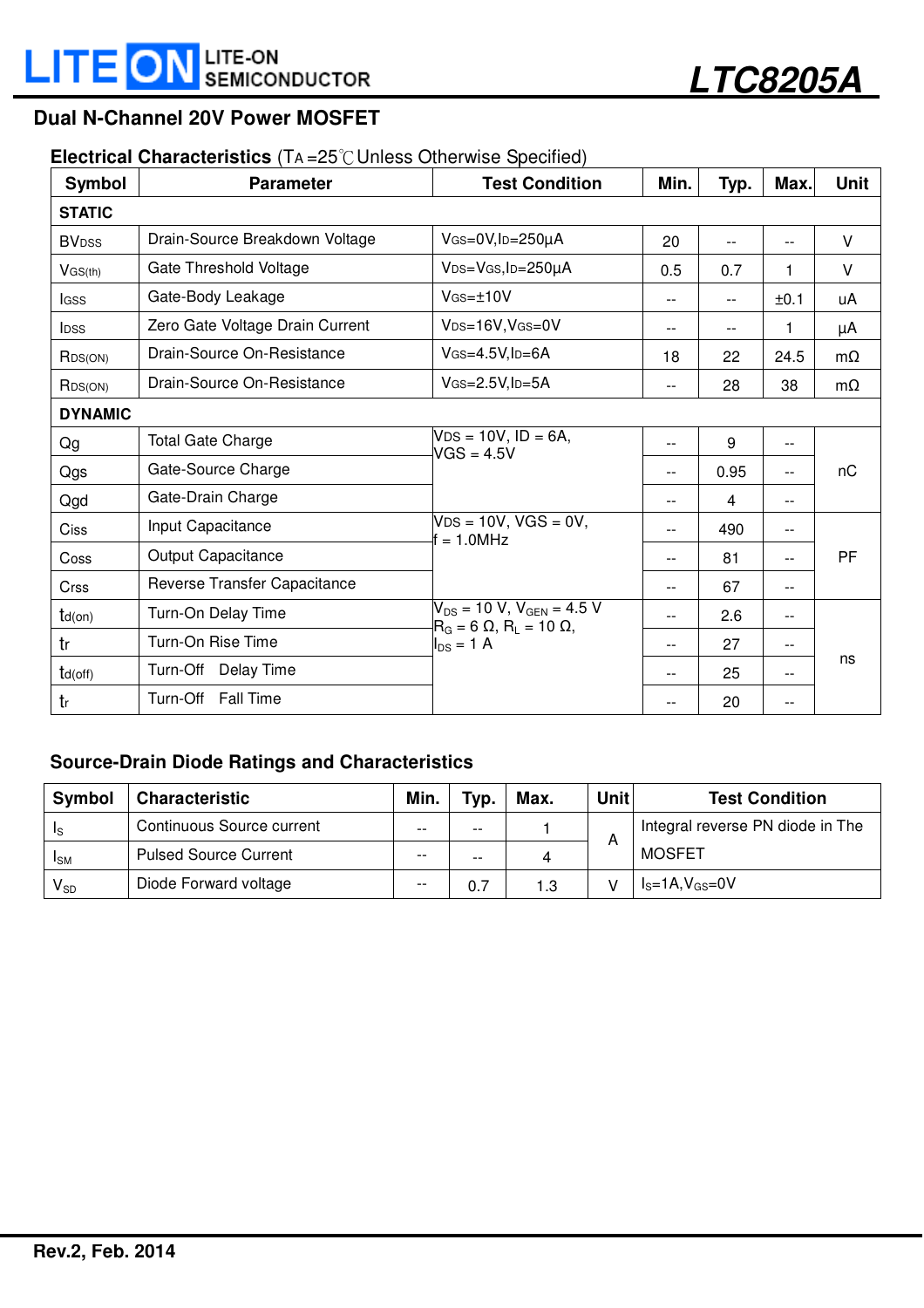



**LTC8205A**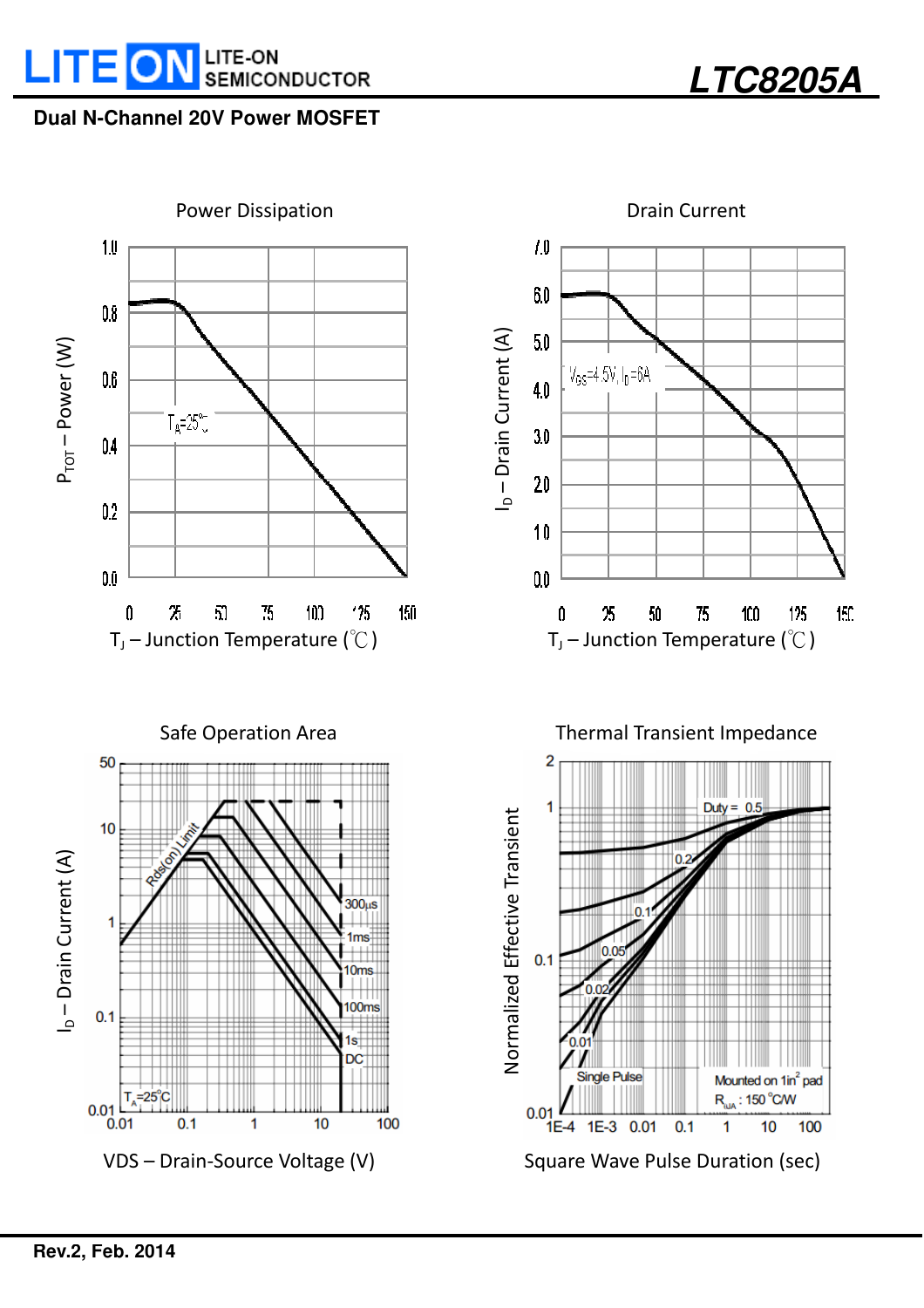



 $0.1$ R<sub>DS(ON)</sub> - On Resistance (Q) R<sub>DS(ON)</sub> - On Resistance (Ω)  $0.1$  $0.1$  $0.0$  $V_{\text{BS}}$  = 2.5V  $0.0$  $V_{GS}$ = 4.5V  $0.0$  $\hat{\mathbf{h}}$  $\bf 8$  $10$  $\overline{2}$  $\sqrt{2}$ 18  $20$  $\mathbf{0}$  $\overline{A}$  $11$ 16 I<sub>D</sub> - Drain Current (A)



**LTC8205A** 



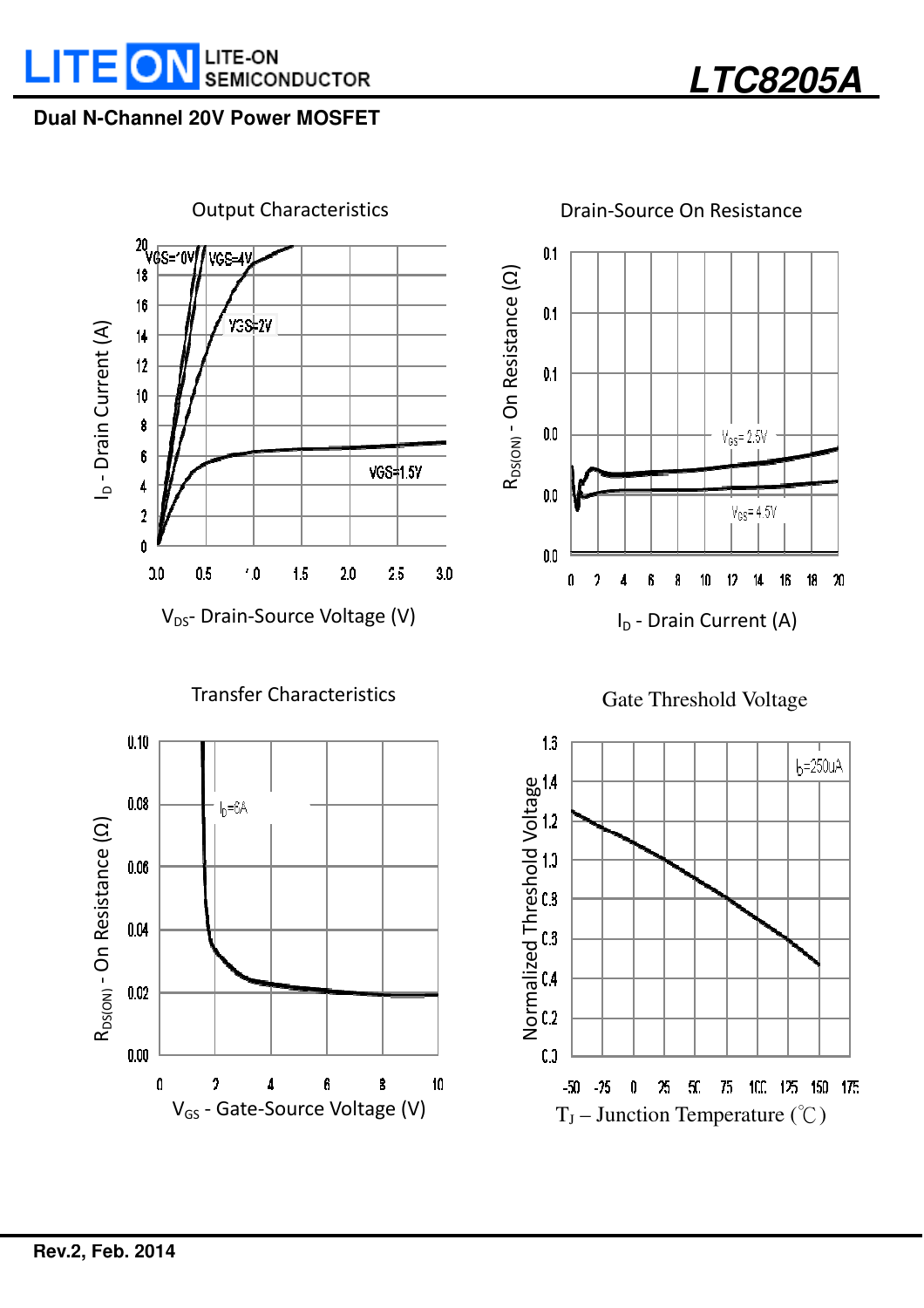





## Source-Drain Diode Forward

**LTC8205A** 



Capacitance



Gate Charge

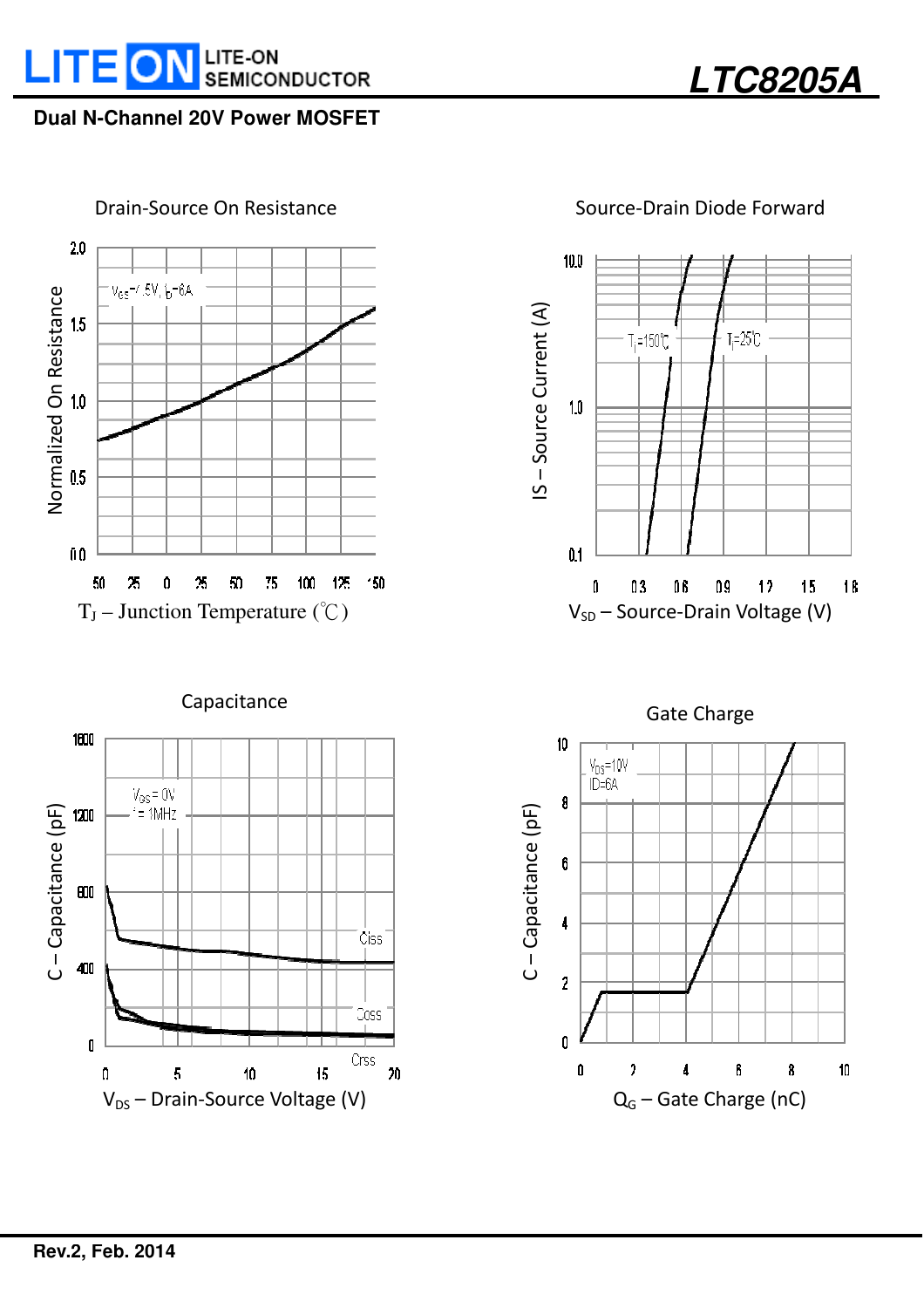**LTC8205A** 

### **Dual N-Channel 20V Power MOSFET**

#### **Test Circuit and Waveform**



Switching Time Test Circuit & Waveforms



#### Unclamped Inductive Switching Test Circuit & Waveforms

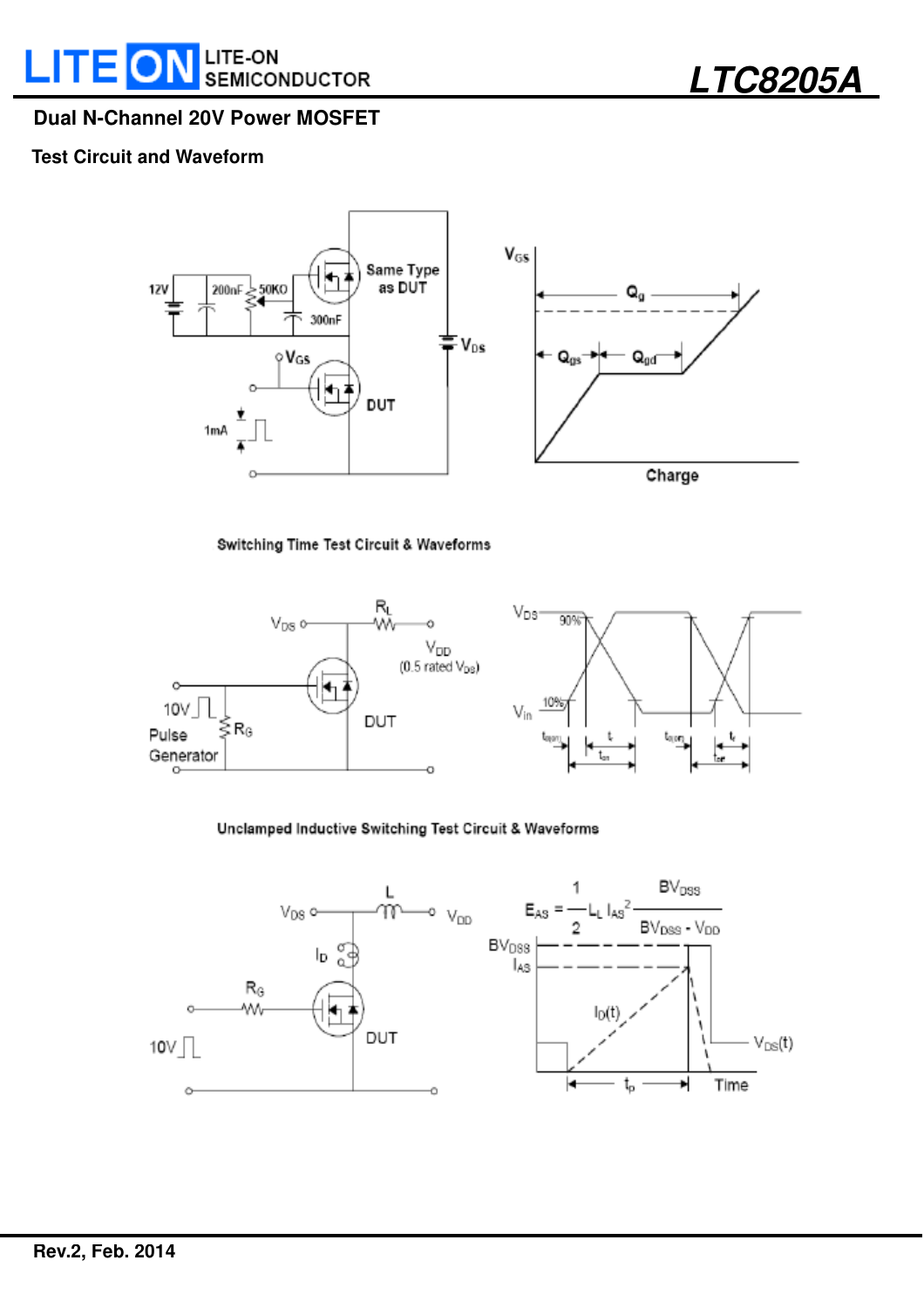**LTC8205A** 

# **Dual N-Channel 20V Power MOSFET Package Dimension**

## SOT-23-6L PACKAGE OUTLINE DIMENSIONS







|        | Dimensions In Millimeters |             | Dimensions In Inches |             |  |
|--------|---------------------------|-------------|----------------------|-------------|--|
| Symbol | Min                       | Max         | Min                  | Max         |  |
| А      | 1.050                     | 1.250       | 0.041                | 0.049       |  |
| A1     | 0.000                     | 0.100       | 0.000                | 0.004       |  |
| A2     | 1.050                     | 1.150       | 0.041                | 0.045       |  |
| b      | 0.300                     | 0.500       | 0.012                | 0.020       |  |
| c      | 0.100                     | 0.200       | 0.004                | 0.008       |  |
| D      | 2.820                     | 3.020       | 0.111                | 0.119       |  |
| Е      | 1.500                     | 1.700       | 0.059                | 0.067       |  |
| E1     | 2.650                     | 2.950       | 0.104                | 0.116       |  |
| е      | 0.950(BSC)                |             | 0.037(BSC)           |             |  |
| e1     | 1.800                     | 2.000       | 0.071                | 0.079       |  |
|        | 0.300                     | 0.600       | 0.012                | 0.024       |  |
| θ      | 0°                        | $8^{\circ}$ | $0^{\circ}$          | $8^{\circ}$ |  |